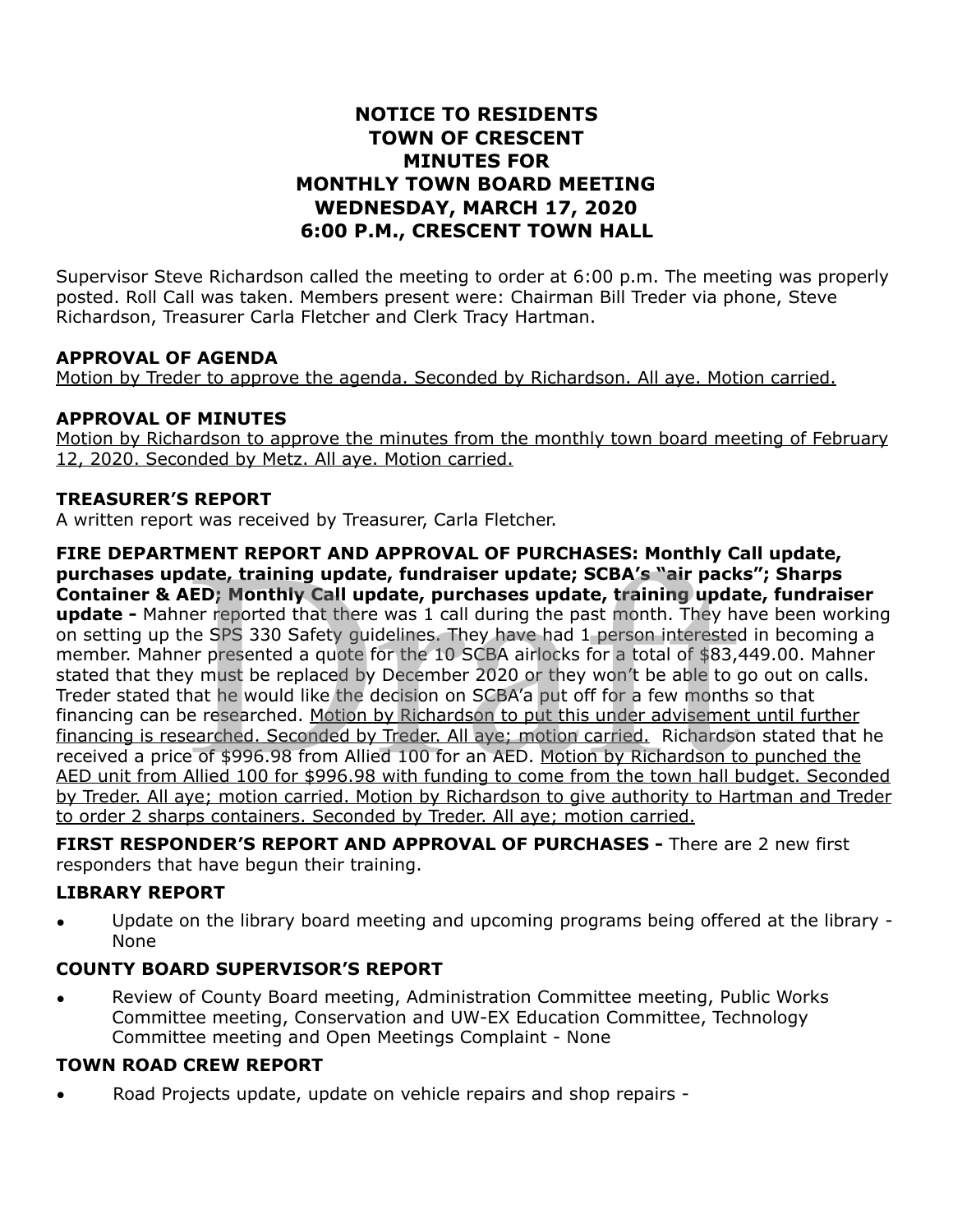- 2020 Proposed Road Projects Lundt presented a proposed 2020 road budget and a proposed 2020 road project list to the board. Lundt reported that the town was approve for LRIP funding for Timber Lodge Road. Lundt estimates that the town would be reimbursed around \$25800.00 for the project. Dan Child from Fahrner Asphalt gave an update on 2019 projects that still need to be completed for Crescent and an overview of the projects Fahrner is recommended are completed in 2020. Discussion regarding the budget and proposed road projects. This will be discussed at the April meeting.
- DISCUSSION/POSSIBLE DECISION REGARDING: Purchase of new pickup truck Lundt presented a proposal for a Ford Truck for \$42,000. Discussion regarding the truck and the plow. Lundt reported that this truck is through the State Bid program. Motion by Treder to purchase the truck with financing to be determined by Hartman and Fletcher. Seconded by Richardson. All aye; motion carried.

# **TOWN PLAN COMMISSION REPORT** - None

## **UNIFORM DWELLING INSPECTOR'S REPORT** - None

### **SQUASH LAKE DISTRICT REPORT -** None

### **DISCUSSION/POSSIBLE DECISION REGARDING: Reduce Speed Limit on Crescent Road**

**and South River Rd -** Richardson stated that he would like to see the speed limit on S River rd and Crescent Rd reduced to 45 mph. Motion by Richardson to reduce the speed limit on Crescent Road from Hwy 8 to Long Lake Road. Seconded by Treder. Discussion regarding a motion versus a resolution. Motion fails. Wes O'Marro, S. River Rd, expressed a desire to have the speed limit reduced to 35 mph. O'Marro stated that he would like to see all town roads reduced to 45 mph. Discussion regarding the process to reduce the speed limit. Treder would like to see this addressed at a future meeting. **ELLING INSPECTOR'S REPORT** - None<br> **DISTRICT REPORT -** None<br> **POSSIBLE DECISION REGARDING: Reduce Speed Limit on**<br> **POSSIBLE DECISION REGARDING: Reduce Speed Limit on**<br> **PRICE A** Richardson stated that he would like to se

**DISCUSSION/POSSIBLE DECISION REGARDING: Ponsse Summer Anniversary Celebration - Wayne Wagler -** Wayne Wagler stated that Ponsse is looking for a location to hold their 25th anniversary in America. Wagler reported that there is a Pitlik and Wick property on N. Rifle Road that they would like to hold the celebration. The road would not have any weight limits on it during that time. Treder stated that as long as there are not weight limits this would not need approval from the board.

**DISCUSSION/POSSIBLE DECISION REGARDING: Administrative Review Permit - Michael Boyd, BFS Real Estate, LLC -** Motion by Treder to approve the Administration Review permit for Michael Boyd, Boyd Financial Services. Seconded by Richardson. All aye; motion carried.

**DISCUSSION/POSSIBLE DECISION REGARDING: Approve Applications for Operator's License** - None

**DISCUSSION/POSSIBLE DECISION REGARDING: Approve Driveway Permits** - Motion by Treder to approve the driveway application for Michael Boyd. Seconded by Richardson. All aye; motion carried.

### **FIFTEEN MINUTES OF PUBLIC DISCUSSION -**

Keven Mahner stated that when he completed the inspection at Crescent Elementary School there was a request to have a crosswalk put in from Crescent School to Lake Julia Road.

## **REVIEW CORRESPONDENCE -** None

## **APPROVAL OF VOUCHERS/ADJOURN**